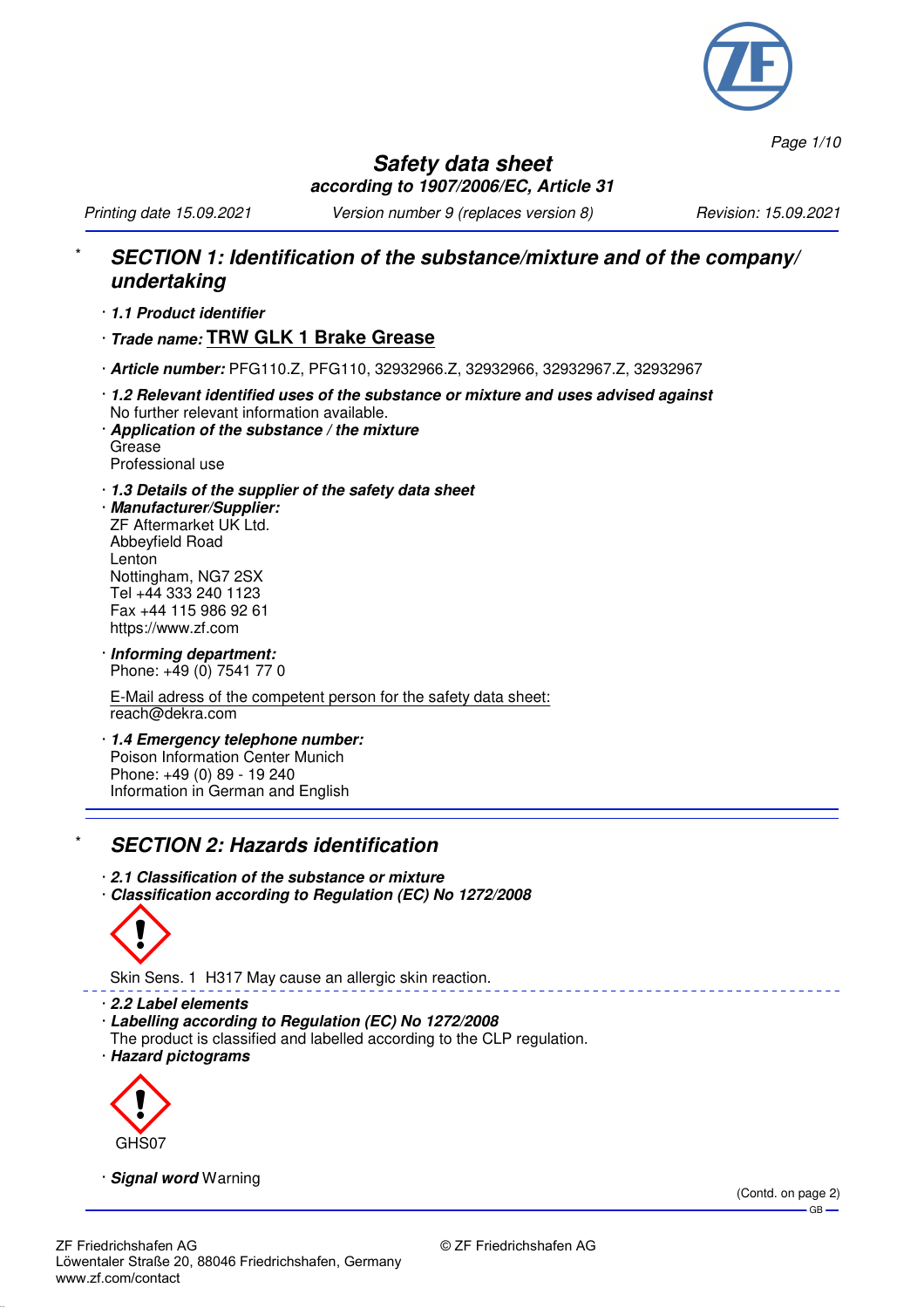

*Page 2/10*

### **Safety data sheet according to 1907/2006/EC, Article 31**

*Printing date 15.09.2021 Version number 9 (replaces version 8) Revision: 15.09.2021*

## **Trade name: TRW GLK 1 Brake Grease**

(Contd. from page 1)

### · **Hazard-determining components of labelling:**

Condensation products of fatty acids, tall oil with 2-amino-2-ethylpropanediol

Reaction mass of 1H-Benzotriazole-1-methanamine,N,N-bis(2-ethylhexyl)-6-methyl-,2H-Benzotriazole-2 methanamine, N,N-bis(2-ethylhexyl)-4-methyl-, 2H-Benzotriazole-2-methanamine, N,N-bis(2-ethylhexyl)-5 methyl-, N,N-Bis(2-ethylhexyl)-4-methyl-1H-benzotriazol

#### · **Hazard statements**

H317 May cause an allergic skin reaction.

# · **Precautionary statements**

P101 If medical advice is needed, have product container or label at hand.<br>P103 Bead carefully and follow all instructions

- P103 Read carefully and follow all instructions.<br>P280 Wear protective gloves / protective clothic
	- Wear protective gloves / protective clothing.

P302+P352 IF ON SKIN: Wash with plenty of soap and water.

P333+P313 If skin irritation or rash occurs: Get medical advice/attention.

- · **2.3 Other hazards**
- · **Results of PBT and vPvB assessment**
- · **PBT:** Not applicable.
- · **vPvB:** Not applicable.

## \* **SECTION 3: Composition/information on ingredients**

### · **3.2 Mixtures**

· **Description:** Lithium soap lubricating grease

| · Dangerous components:                                                                        |                                                                                                                                                                                                                                                                                                                                                                                              |                     |  |  |
|------------------------------------------------------------------------------------------------|----------------------------------------------------------------------------------------------------------------------------------------------------------------------------------------------------------------------------------------------------------------------------------------------------------------------------------------------------------------------------------------------|---------------------|--|--|
| CAS: 38900-29-7<br>EINECS: 254-184-4                                                           | Dilithium azelate<br>$\Diamond$ Acute Tox. 4, H302                                                                                                                                                                                                                                                                                                                                           | $2.5 - 10\%$        |  |  |
| Reg.nr.: 01-2120119814-57-X                                                                    |                                                                                                                                                                                                                                                                                                                                                                                              |                     |  |  |
| EC number: 946-010-7<br>Reg.nr.: 01-2120770934-44-X                                            | Condensation products of fatty acids, tall oil with 2-<br>amino-2-ethylpropanediol<br>$\diamondsuit$ Skin Sens. 1, H317                                                                                                                                                                                                                                                                      | $2.5 - 10\%$        |  |  |
| EC number: 939-700-4<br>Reg.nr.: 01-2119982395-25-X                                            | Reaction mass of 1H-Benzotriazole-1-methanamine, N, N-<br>bis(2-ethylhexyl)-6-methyl-,2H-Benzotriazole-2-<br>methanamine, N,N-bis(2-ethylhexyl)-4-methyl-, 2H-<br>Benzotriazole-2-methanamine, N,N-bis(2-ethylhexyl)-5-<br>methyl-, N,N-Bis(2-ethylhexyl)-4-methyl-1H-benzotriazol<br>Aquatic Acute 1, H400; Aquatic Chronic 2, H411;<br>$\diamond$ Skin Irrit. 2, H315; Skin Sens. 1B, H317 | $\geq 0.1 - 0.25\%$ |  |  |
| <b>Additional information</b> For the wording of the listed hazard phrases refer to soction 16 |                                                                                                                                                                                                                                                                                                                                                                                              |                     |  |  |

**artional information** For the wording of the listed hazard phrases refer to section 16.

## **SECTION 4: First aid measures**

- · **4.1 Description of first aid measures**
- · **General information** Instantly remove any clothing contaminated by the product.
- · **After inhalation** Supply fresh air; consult doctor in case of symptoms.

### · **After skin contact**

Wash with water and soap.

In case of skin irritations or sensitizing effects, consult doctor.

#### · **After eye contact**

Rinse opened eye for several minutes under running water. If symptoms persist, consult doctor.

(Contd. on page 3)  $-$  GB  $-$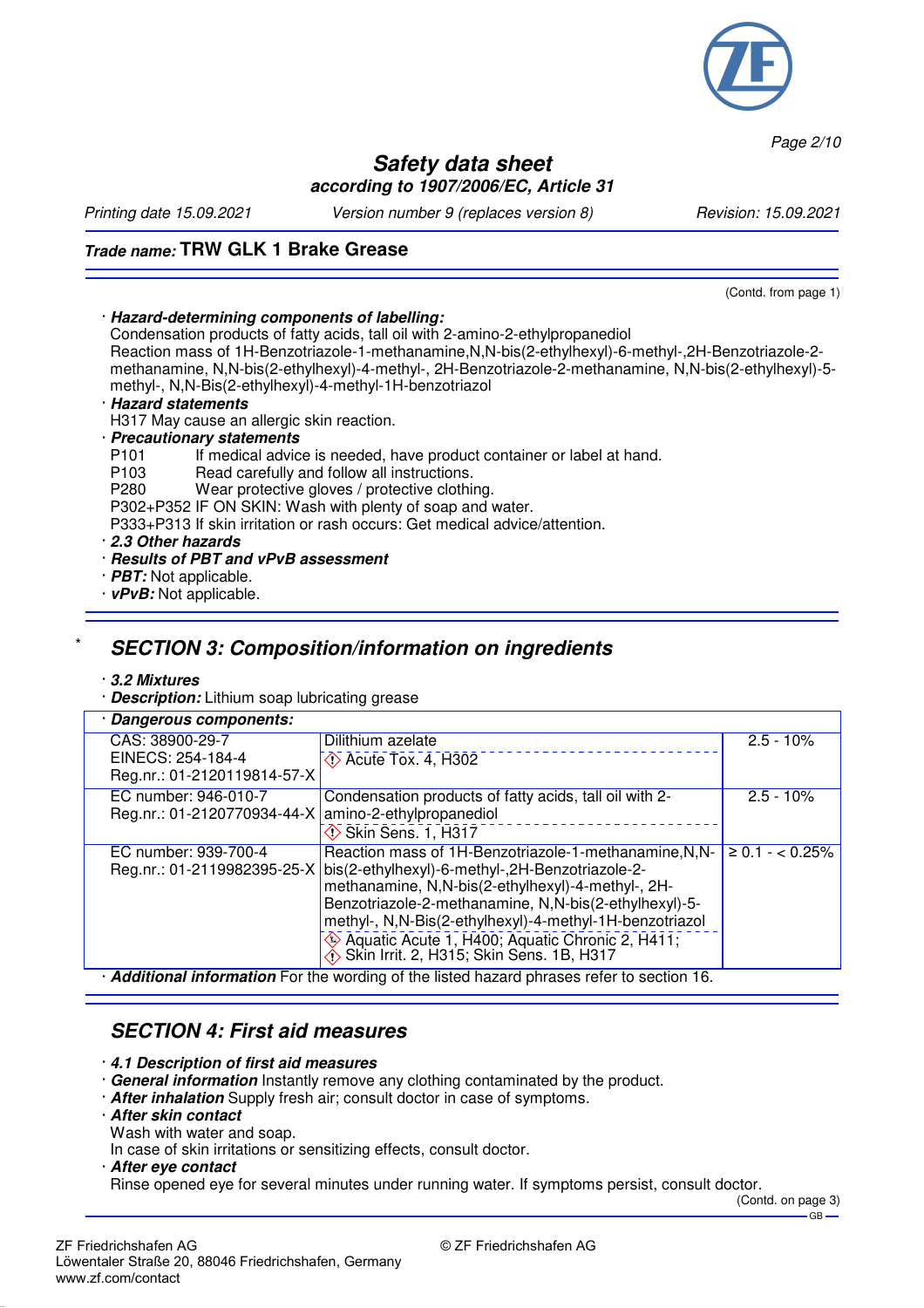

*Page 3/10*

## **Safety data sheet according to 1907/2006/EC, Article 31**

*Printing date 15.09.2021 Version number 9 (replaces version 8) Revision: 15.09.2021*

(Contd. from page 2)

## **Trade name: TRW GLK 1 Brake Grease**

· **After swallowing** Rinse out mouth.

Do not induce vomitting.

- In case of persistent symptoms consult doctor.
- · **4.2 Most important symptoms and effects, both acute and delayed**
- No further relevant information available.
- · **After skin contact:** Allergic reactions
- · **4.3 Indication of any immediate medical attention and special treatment needed** No further relevant information available.

## **SECTION 5: Firefighting measures**

### · **5.1 Extinguishing media**

· **Suitable extinguishing agents**

Extinguishing powder, foam or water jet. Fight larger fires with water jet or alcohol-resistant foam. Use fire fighting measures that suit the environment.

· **For safety reasons unsuitable extinguishing agents** Water with a full water jet.

#### · **5.2 Special hazards arising from the substance or mixture** Do not inhale smoke and combustion products. During incomplete combustion carbon monoxide can be formed. Can be released in case of fire: Nitrogen oxides (NOx)

Metal oxides

- · **5.3 Advice for firefighters**
- · **Protective equipment:** Wear self-contained breathing apparatus.
- · **Additional information** Remove goods in stock from incendiary zone, if possible.
- Use water to keep fire exposed containers cool.

## **SECTION 6: Accidental release measures**

- · **6.1 Personal precautions, protective equipment and emergency procedures** Particular danger of slipping on leaked/spilled product. Avoid contact with the product.
- · **6.2 Environmental precautions:** Clean contaminated surfaces thoroughly. Do not allow to enter drainage system, surface or ground water. · **6.3 Methods and material for containment and cleaning up:** Collect mechanically. Dispose of contaminated material as waste according to section 13.
	- Clean the accident area carefully; suitable cleaners are: warm water and cleaning agent
- · **6.4 Reference to other sections** See Section 7 for information on safe handling See Section 8 for information on personal protection equipment. See Section 13 for information on disposal.

(Contd. on page 4)

GB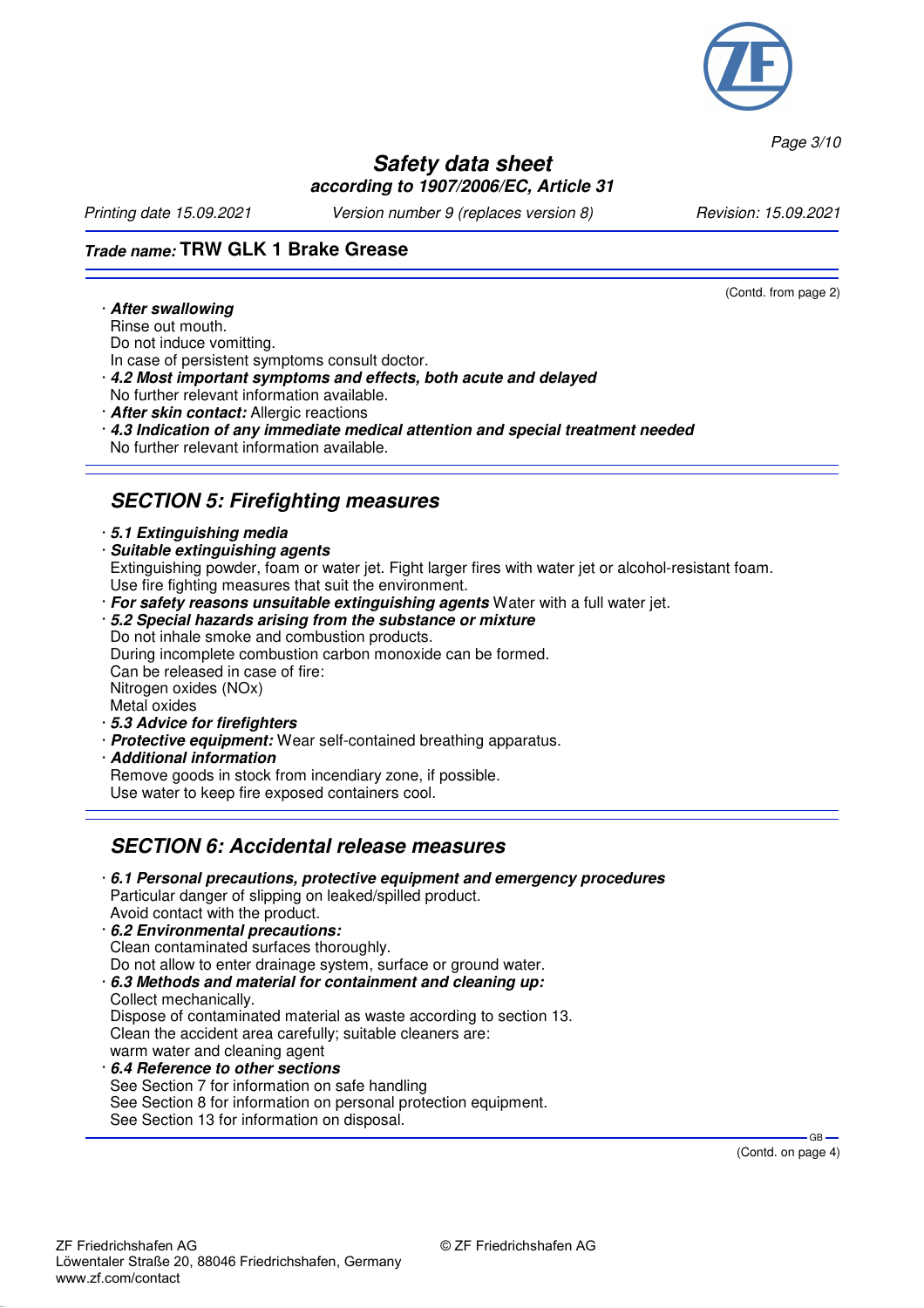

*Page 4/10*

### **Safety data sheet according to 1907/2006/EC, Article 31**

*Printing date 15.09.2021 Version number 9 (replaces version 8) Revision: 15.09.2021*

(Contd. from page 3)

## **Trade name: TRW GLK 1 Brake Grease**

## **SECTION 7: Handling and storage**

· **7.1 Precautions for safe handling** Avoid contact with eyes and skin. Ensure good ventilation/exhaustion at the workplace. Don't eat, drink or smoke while working. · **Information about protection against explosions and fires:** No special measures required.

- · **7.2 Conditions for safe storage, including any incompatibilities**
- · **Storage**
- · **Requirements to be met by storerooms and containers:** Store only in the original container. Keep container tightly closed and store upright to prevent any spill of product.
- · **Information about storage in one common storage facility:** Store away from oxidising agents.
- Store away from foodstuffs. · **Further information about storage conditions:** Keep away from ignition sources.

Store in cool, dry conditions in well sealed containers. Protect from direct sunlight.

· **7.3 Specific end use(s)** No further relevant information available.

## \* **SECTION 8: Exposure controls/personal protection**

### · **8.1 Control parameters**

### · **Components with limit values that require monitoring at the workplace:**

The product does not contain any relevant quantities of materials with critical values that have to be monitored at the workplace.

| 38900-29-7 Dilithium azelate                                                                                                                                                     |  |  |  |  |
|----------------------------------------------------------------------------------------------------------------------------------------------------------------------------------|--|--|--|--|
| 27 mg/kg bw/day (human)<br>DNEL (consumer, short-term, systemic)                                                                                                                 |  |  |  |  |
| 13.5 mg/kg bw/day (human)                                                                                                                                                        |  |  |  |  |
| 13.5 mg/kg bw/day (human)                                                                                                                                                        |  |  |  |  |
| DNEL (consumer, short-term, systemic)<br>13.5 mg/kg bw/day (human)                                                                                                               |  |  |  |  |
| 13.5 mg/kg bw/day (human)                                                                                                                                                        |  |  |  |  |
| 0.172 mg/kg bw/day (human)                                                                                                                                                       |  |  |  |  |
| $0.023$ mg/cm <sup>2</sup> (human)                                                                                                                                               |  |  |  |  |
| Condensation products of fatty acids, tall oil with 2-amino-2-ethylpropanediol                                                                                                   |  |  |  |  |
| 4.17 mg/kg bw/day (human)                                                                                                                                                        |  |  |  |  |
| 8.33 mg/kg bw/day (human)                                                                                                                                                        |  |  |  |  |
| 4.17 mg/kg bw/day (human)<br>DNEL (consumer, long-term, systemic)                                                                                                                |  |  |  |  |
| Reaction mass of 1H-Benzotriazole-1-methanamine, N, N-bis(2-ethylhexyl)-6-methyl-, 2H-                                                                                           |  |  |  |  |
| Benzotriazole-2-methanamine, N,N-bis(2-ethylhexyl)-4-methyl-, 2H-Benzotriazole-2-methanamine,<br>N,N-bis(2-ethylhexyl)-5-methyl-, N,N-Bis(2-ethylhexyl)-4-methyl-1H-benzotriazol |  |  |  |  |
| 0.2 mg/kg bw/day (human)                                                                                                                                                         |  |  |  |  |
| 0.4 mg/kg bw/day (human)                                                                                                                                                         |  |  |  |  |
| DNEL (consumer, long-term, systemic)                                                                                                                                             |  |  |  |  |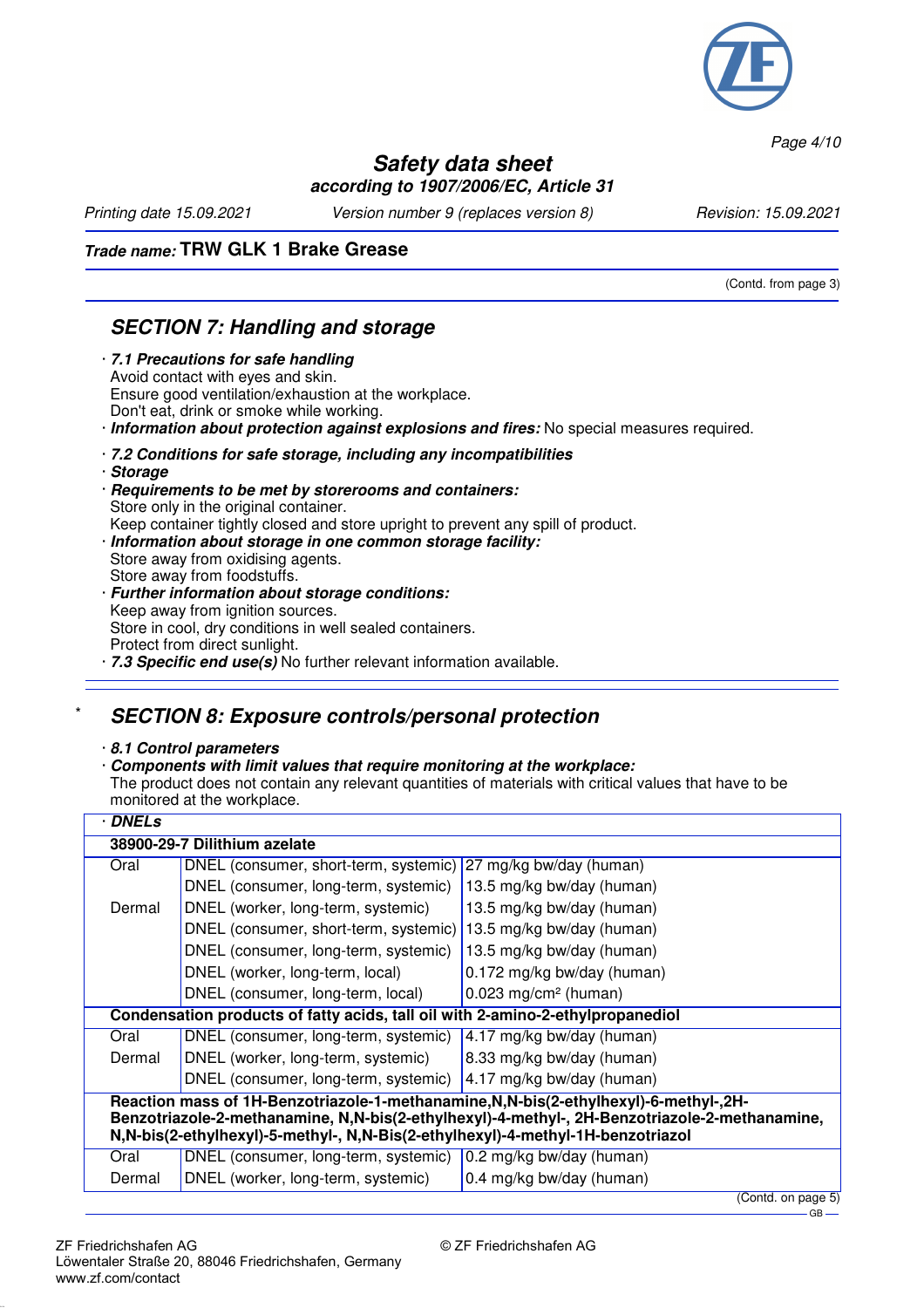

*Page 5/10*

## **Safety data sheet according to 1907/2006/EC, Article 31**

*Printing date 15.09.2021 Version number 9 (replaces version 8) Revision: 15.09.2021*

## **Trade name: TRW GLK 1 Brake Grease**

|                                                                                                                                                                                                                                                                                                                                                                                                                                                                                                                                                                                                                                                                                                                                 |                                             |                                               | (Contd. from page 4)                                                                         |  |  |
|---------------------------------------------------------------------------------------------------------------------------------------------------------------------------------------------------------------------------------------------------------------------------------------------------------------------------------------------------------------------------------------------------------------------------------------------------------------------------------------------------------------------------------------------------------------------------------------------------------------------------------------------------------------------------------------------------------------------------------|---------------------------------------------|-----------------------------------------------|----------------------------------------------------------------------------------------------|--|--|
|                                                                                                                                                                                                                                                                                                                                                                                                                                                                                                                                                                                                                                                                                                                                 |                                             | DNEL (consumer, long-term, systemic)          | 0.2 mg/kg bw/day (human)                                                                     |  |  |
|                                                                                                                                                                                                                                                                                                                                                                                                                                                                                                                                                                                                                                                                                                                                 |                                             | Inhalative DNEL (worker, long-term, systemic) | 1.3 mg/m <sup>3</sup> (human)                                                                |  |  |
|                                                                                                                                                                                                                                                                                                                                                                                                                                                                                                                                                                                                                                                                                                                                 |                                             | DNEL (consumer, long-term, systemic)          | $0.3$ mg/m <sup>3</sup> (human)                                                              |  |  |
| $\overline{\cdot$ PNECs                                                                                                                                                                                                                                                                                                                                                                                                                                                                                                                                                                                                                                                                                                         |                                             |                                               |                                                                                              |  |  |
| 38900-29-7 Dilithium azelate                                                                                                                                                                                                                                                                                                                                                                                                                                                                                                                                                                                                                                                                                                    |                                             |                                               |                                                                                              |  |  |
|                                                                                                                                                                                                                                                                                                                                                                                                                                                                                                                                                                                                                                                                                                                                 | PNEC aqua (freshwater)                      | $0.023$ mg/L $(.)$                            |                                                                                              |  |  |
| PNEC aqua (marine water) $0.002$ mg/L (.)                                                                                                                                                                                                                                                                                                                                                                                                                                                                                                                                                                                                                                                                                       |                                             |                                               |                                                                                              |  |  |
| Reaction mass of 1H-Benzotriazole-1-methanamine, N, N-bis(2-ethylhexyl)-6-methyl-, 2H-<br>Benzotriazole-2-methanamine, N,N-bis(2-ethylhexyl)-4-methyl-, 2H-Benzotriazole-2-methanamine,<br>N,N-bis(2-ethylhexyl)-5-methyl-, N,N-Bis(2-ethylhexyl)-4-methyl-1H-benzotriazol<br>PNEC aqua (freshwater)<br>$0.001$ mg/L $(.)$                                                                                                                                                                                                                                                                                                                                                                                                      |                                             |                                               |                                                                                              |  |  |
|                                                                                                                                                                                                                                                                                                                                                                                                                                                                                                                                                                                                                                                                                                                                 | PNEC aqua (marine water) $\vert$ 0 mg/L (.) |                                               |                                                                                              |  |  |
| <b>PNEC STP</b>                                                                                                                                                                                                                                                                                                                                                                                                                                                                                                                                                                                                                                                                                                                 |                                             | $0.69$ mg/L $(.)$                             |                                                                                              |  |  |
|                                                                                                                                                                                                                                                                                                                                                                                                                                                                                                                                                                                                                                                                                                                                 |                                             |                                               | Additional information: The lists that were valid during the compilation were used as basis. |  |  |
| Avoid close or long term contact with the skin.<br>Do not carry cleaning cloths impregnated with the product in trouser pockets.<br>Wash hands during breaks and at the end of the work.<br>· Breathing equipment:<br>Not necessary if room is well-ventilated.<br>Use breathing protection in case of insufficient ventilation.<br>Filter P2.<br>· Hand protection<br>Protective gloves, e.g. nitril rubber impregnated cotton gloves.<br>To avoid skin problems reduce the wearing of gloves to the required minimum.<br>· Material of gloves Nitrile rubber, NBR<br>· Penetration time of glove material<br>In case of a layer thickness of 0.4 mm the penetration time is longer than 480 minutes.<br>· Eye/face protection |                                             |                                               |                                                                                              |  |  |
| Tightly sealed safety glasses.                                                                                                                                                                                                                                                                                                                                                                                                                                                                                                                                                                                                                                                                                                  |                                             |                                               |                                                                                              |  |  |
| <b>SECTION 9: Physical and chemical properties</b>                                                                                                                                                                                                                                                                                                                                                                                                                                                                                                                                                                                                                                                                              |                                             |                                               |                                                                                              |  |  |

· **9.1 Information on basic physical and chemical properties** · **General Information** · **Colour:** Beige Characteristic<br>Not determined. • **Odour threshold:** Not determined.<br> **Melting point/freezing point:** Not determined  $\cdot$  Melting point/freezing point: (Contd. on page 6)

- GB -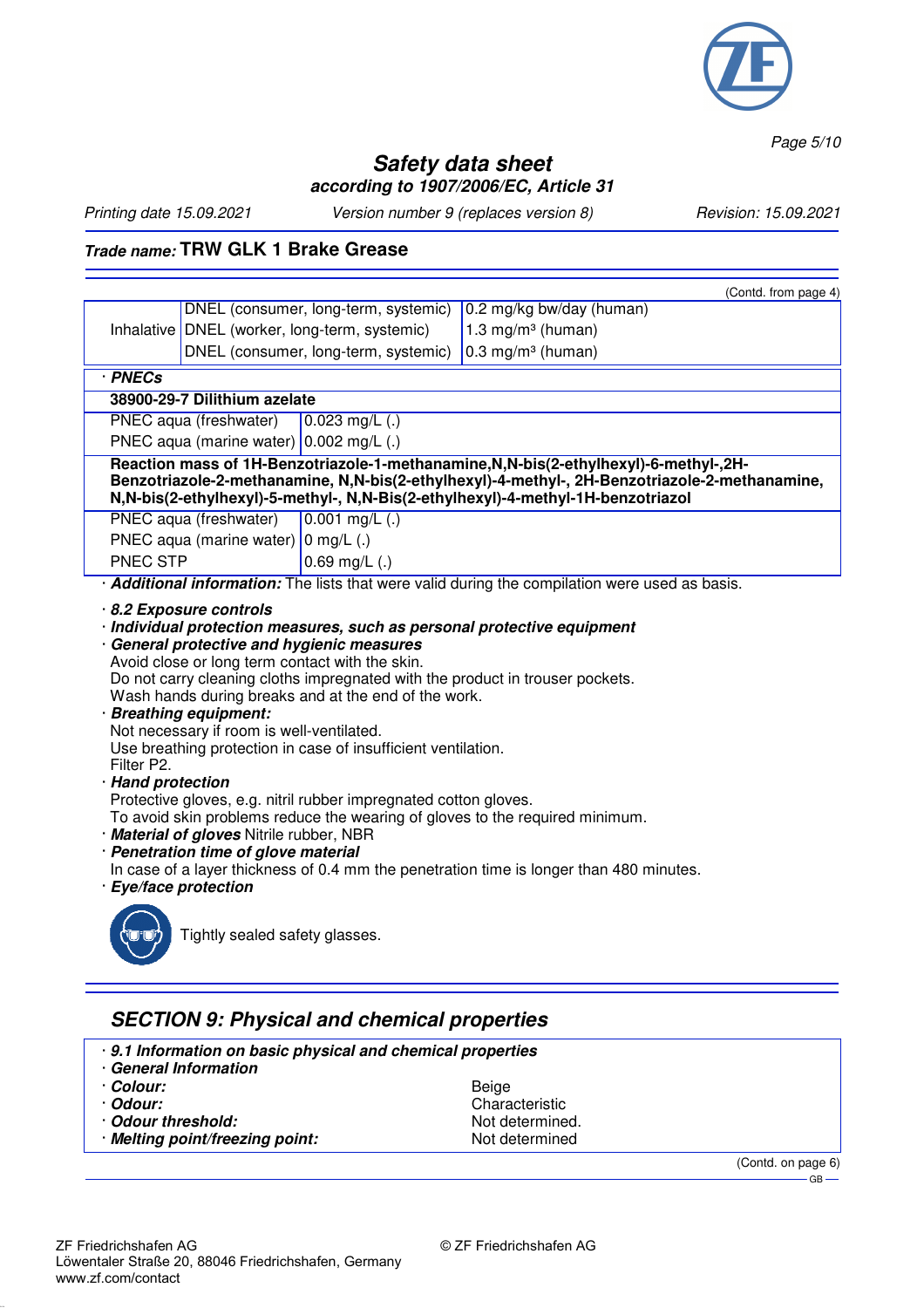

*Page 6/10*

## **Safety data sheet according to 1907/2006/EC, Article 31**

*Printing date 15.09.2021 Version number 9 (replaces version 8) Revision: 15.09.2021*

## **Trade name: TRW GLK 1 Brake Grease**

| · Boiling point or initial boiling point and boiling<br>Not determined<br>range<br>· Flammability<br>Not applicable.<br>· Lower and upper explosion limit<br>Not determined.<br>· Lower:<br>· Upper:<br>Not determined.<br>· Flash point:<br>Not applicable<br>· Self-inflammability:<br>Product is not selfigniting.<br>· SADT<br>$\cdot$ pH<br>Not applicable.<br>· Solubility<br>· Water:<br>Insoluble<br>Not determined.<br>· Partition coefficient n-octanol/water (log value)<br>· Vapour pressure at 20 °C:<br>< 0.001 hPa<br>· Density and/or relative density<br>· Density at 20 ℃<br>$0.97$ g/cm <sup>3</sup><br>· 9.2 Other information |
|----------------------------------------------------------------------------------------------------------------------------------------------------------------------------------------------------------------------------------------------------------------------------------------------------------------------------------------------------------------------------------------------------------------------------------------------------------------------------------------------------------------------------------------------------------------------------------------------------------------------------------------------------|
|                                                                                                                                                                                                                                                                                                                                                                                                                                                                                                                                                                                                                                                    |
|                                                                                                                                                                                                                                                                                                                                                                                                                                                                                                                                                                                                                                                    |
|                                                                                                                                                                                                                                                                                                                                                                                                                                                                                                                                                                                                                                                    |
|                                                                                                                                                                                                                                                                                                                                                                                                                                                                                                                                                                                                                                                    |
|                                                                                                                                                                                                                                                                                                                                                                                                                                                                                                                                                                                                                                                    |
|                                                                                                                                                                                                                                                                                                                                                                                                                                                                                                                                                                                                                                                    |
|                                                                                                                                                                                                                                                                                                                                                                                                                                                                                                                                                                                                                                                    |
|                                                                                                                                                                                                                                                                                                                                                                                                                                                                                                                                                                                                                                                    |
|                                                                                                                                                                                                                                                                                                                                                                                                                                                                                                                                                                                                                                                    |
|                                                                                                                                                                                                                                                                                                                                                                                                                                                                                                                                                                                                                                                    |
|                                                                                                                                                                                                                                                                                                                                                                                                                                                                                                                                                                                                                                                    |
|                                                                                                                                                                                                                                                                                                                                                                                                                                                                                                                                                                                                                                                    |
|                                                                                                                                                                                                                                                                                                                                                                                                                                                                                                                                                                                                                                                    |
|                                                                                                                                                                                                                                                                                                                                                                                                                                                                                                                                                                                                                                                    |
|                                                                                                                                                                                                                                                                                                                                                                                                                                                                                                                                                                                                                                                    |
|                                                                                                                                                                                                                                                                                                                                                                                                                                                                                                                                                                                                                                                    |
|                                                                                                                                                                                                                                                                                                                                                                                                                                                                                                                                                                                                                                                    |
| · Appearance:                                                                                                                                                                                                                                                                                                                                                                                                                                                                                                                                                                                                                                      |
| $\cdot$ Form:<br>Pasty                                                                                                                                                                                                                                                                                                                                                                                                                                                                                                                                                                                                                             |
| · Important information on protection of health                                                                                                                                                                                                                                                                                                                                                                                                                                                                                                                                                                                                    |
| and environment, and on safety.                                                                                                                                                                                                                                                                                                                                                                                                                                                                                                                                                                                                                    |
| · Explosive properties:<br>Product is not explosive.                                                                                                                                                                                                                                                                                                                                                                                                                                                                                                                                                                                               |
| Change in condition<br>Not determined.<br>· Evaporation rate                                                                                                                                                                                                                                                                                                                                                                                                                                                                                                                                                                                       |
|                                                                                                                                                                                                                                                                                                                                                                                                                                                                                                                                                                                                                                                    |
| · Information with regard to physical hazard                                                                                                                                                                                                                                                                                                                                                                                                                                                                                                                                                                                                       |
| classes                                                                                                                                                                                                                                                                                                                                                                                                                                                                                                                                                                                                                                            |
| Void<br>· Explosives                                                                                                                                                                                                                                                                                                                                                                                                                                                                                                                                                                                                                               |
| · Flammable gases<br>Void<br>· Aerosols<br>Void                                                                                                                                                                                                                                                                                                                                                                                                                                                                                                                                                                                                    |
| · Oxidising gases<br>Void                                                                                                                                                                                                                                                                                                                                                                                                                                                                                                                                                                                                                          |
| · Gases under pressure<br>Void                                                                                                                                                                                                                                                                                                                                                                                                                                                                                                                                                                                                                     |
| · Flammable liquids<br>Void                                                                                                                                                                                                                                                                                                                                                                                                                                                                                                                                                                                                                        |
| · Flammable solids<br>Void                                                                                                                                                                                                                                                                                                                                                                                                                                                                                                                                                                                                                         |
| · Self-reactive substances and mixtures<br>Void                                                                                                                                                                                                                                                                                                                                                                                                                                                                                                                                                                                                    |
| · Pyrophoric liquids<br>Void                                                                                                                                                                                                                                                                                                                                                                                                                                                                                                                                                                                                                       |
| · Pyrophoric solids<br>Void                                                                                                                                                                                                                                                                                                                                                                                                                                                                                                                                                                                                                        |
| · Self-heating substances and mixtures<br>Void                                                                                                                                                                                                                                                                                                                                                                                                                                                                                                                                                                                                     |
| Substances and mixtures, which emit flammable                                                                                                                                                                                                                                                                                                                                                                                                                                                                                                                                                                                                      |
| Void<br>gases in contact with water                                                                                                                                                                                                                                                                                                                                                                                                                                                                                                                                                                                                                |
| Void<br>· Oxidising liquids                                                                                                                                                                                                                                                                                                                                                                                                                                                                                                                                                                                                                        |
| · Oxidising solids<br>Void                                                                                                                                                                                                                                                                                                                                                                                                                                                                                                                                                                                                                         |
| · Organic peroxides<br>Void                                                                                                                                                                                                                                                                                                                                                                                                                                                                                                                                                                                                                        |
| Corrosive to metals<br>Void                                                                                                                                                                                                                                                                                                                                                                                                                                                                                                                                                                                                                        |
| · Desensitised explosives<br>Void                                                                                                                                                                                                                                                                                                                                                                                                                                                                                                                                                                                                                  |

## **SECTION 10: Stability and reactivity**

· **10.1 Reactivity** No further relevant information available.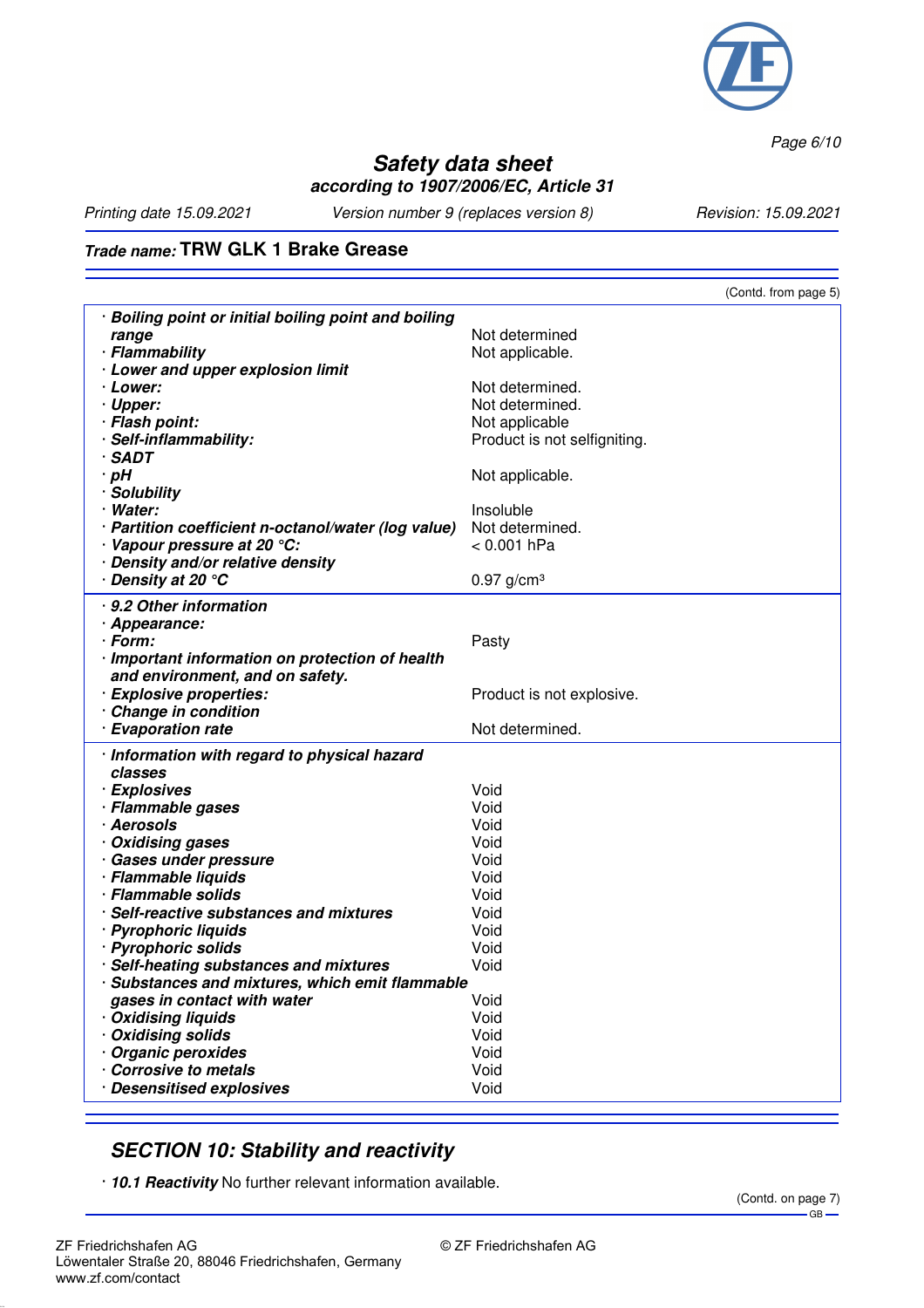

*Page 7/10*

### **Safety data sheet according to 1907/2006/EC, Article 31**

*Printing date 15.09.2021 Version number 9 (replaces version 8) Revision: 15.09.2021*

(Contd. from page 6)

## **Trade name: TRW GLK 1 Brake Grease**

#### · **10.2 Chemical stability**

· **Thermal decomposition / conditions to be avoided:** No decomposition if used and stored according to specifications.

· **10.3 Possibility of hazardous reactions** No dangerous reactions known

· **10.4 Conditions to avoid** No further relevant information available.

- · **10.5 Incompatible materials:** Avoid contact with strong oxidizing agents.
- · **10.6 Hazardous decomposition products:**

None in case of intended use and storage in compliance with instructions.

## **SECTION 11: Toxicological information**

· **11.1 Information on hazard classes as defined in Regulation (EC) No 1272/2008**

· **Acute toxicity** Based on available data, the classification criteria are not met.

· **LD/LC50 values that are relevant for classification:**

**Condensation products of fatty acids, tall oil with 2-amino-2-ethylpropanediol**

Oral LD50 > 2,000 mg/kg (rat) (OECD 425)

Dermal  $|LD50| > 2,000$  mg/kg (rat) (OECD 402)

**Reaction mass of 1H-Benzotriazole-1-methanamine,N,N-bis(2-ethylhexyl)-6-methyl-,2H-Benzotriazole-2-methanamine, N,N-bis(2-ethylhexyl)-4-methyl-, 2H-Benzotriazole-2-methanamine, N,N-bis(2-ethylhexyl)-5-methyl-, N,N-Bis(2-ethylhexyl)-4-methyl-1H-benzotriazol**

Oral LD50 3,313 mg/kg (rat) (OECD 401)

Dermal LD50 > 2,000 mg/kg (rat) (OECD 402)

**Skin corrosion/irritation** Long-term skin contact may cause skin irritation and/or dermatitis.

- **Serious eye damage/irritation** Splashes can cause temporary eye irritation.
- · **Respiratory or skin sensitisation**
- May cause an allergic skin reaction.
- · **Germ cell mutagenicity** Based on available data, the classification criteria are not met.
- · **Carcinogenicity** Based on available data, the classification criteria are not met.
- · **Reproductive toxicity** Based on available data, the classification criteria are not met.
- · **STOT-single exposure** Based on available data, the classification criteria are not met.
- · **STOT-repeated exposure** Based on available data, the classification criteria are not met.
- · **Aspiration hazard** Based on available data, the classification criteria are not met.
- · **11.2 Information on other hazards**

· **Endocrine disrupting properties**

None of the ingredients is listed.

## **SECTION 12: Ecological information**

### · **12.1 Toxicity**

### · **Aquatic toxicity:**

**Reaction mass of 1H-Benzotriazole-1-methanamine,N,N-bis(2-ethylhexyl)-6-methyl-,2H-Benzotriazole-2-methanamine, N,N-bis(2-ethylhexyl)-4-methyl-, 2H-Benzotriazole-2-methanamine, N,N-bis(2-ethylhexyl)-5-methyl-, N,N-Bis(2-ethylhexyl)-4-methyl-1H-benzotriazol**

EC50 4.45 mg/l/24h (Daphnia magna) (OECD 202)

EC50 2.05 mg/l/48h (Daphnia magna) (OECD 202)

(Contd. on page 8)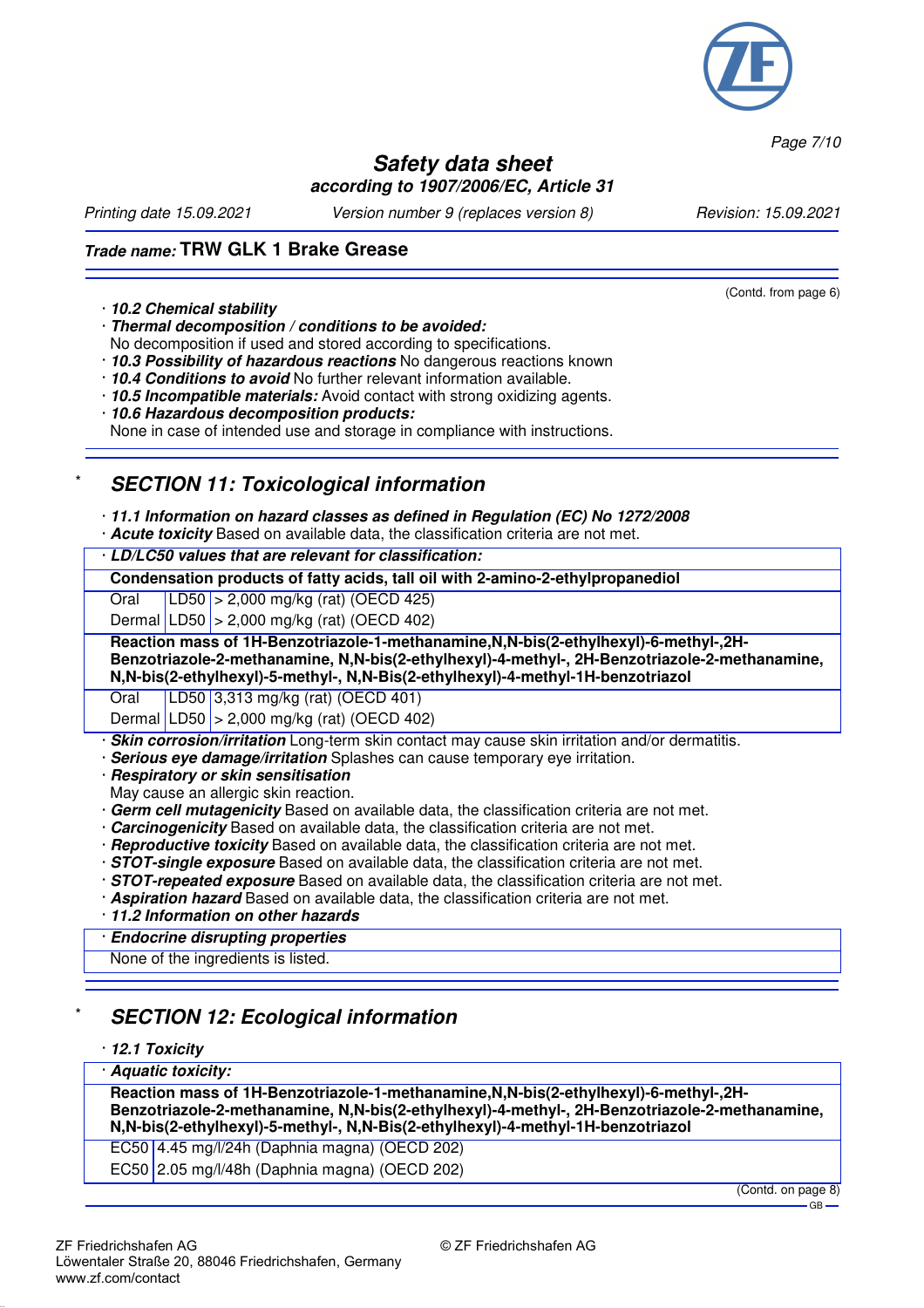

*Page 8/10*

### **Safety data sheet according to 1907/2006/EC, Article 31**

*Printing date 15.09.2021 Version number 9 (replaces version 8) Revision: 15.09.2021*

(Contd. from page 7)

## **Trade name: TRW GLK 1 Brake Grease**

LC50 1.3 mg/l/96h (Brachydario rerio) (OECD 203)

EC50 0.762 mg/l/72h (Desmodesmus subspicatus) (OECD 201)

· **12.2 Persistence and degradability** No further relevant information available.

· **Other information:** There are no data available about the preparation.

· **12.3 Bioaccumulative potential** No further relevant information available.

- · **12.4 Mobility in soil** No further relevant information available.
- · **12.5 Results of PBT and vPvB assessment**
- · **PBT:** Not applicable.
- · **vPvB:** Not applicable.
- · **12.6 Endocrine disrupting properties**

The product does not contain substances with endocrine disrupting properties.

- · **12.7 Other adverse effects**
- · **Additional ecological information:**
- · **General notes:**

Water hazard class 1 (German Regulation) (Self-assessment): slightly hazardous for water. Do not allow undiluted product or large quantities of it to reach ground water, water bodies or sewage system.

### \* **SECTION 13: Disposal considerations**

· **13.1 Waste treatment methods**

· **Recommendation** Must be specially treated under adherence to official regulations.

· **Uncleaned packagings:**

· **Recommendation:**

www.zf.com/contact

Dispose of packaging according to regulations on the disposal of packagings. Non contaminated packagings can be used for recycling. Packagings that cannot be cleaned are to be disposed of in the same manner as the product.

## **SECTION 14: Transport information**

| 14.1 UN number or ID number<br>· ADR/ADN, ADN, IMDG, IATA    | Void            |                              |
|--------------------------------------------------------------|-----------------|------------------------------|
| · 14.2 UN proper shipping name<br>· ADR/ADN, ADN, IMDG, IATA | Void            |                              |
| · 14.3 Transport hazard class(es)                            |                 |                              |
| · ADR/ADN, ADN, IMDG, IATA<br>· Class                        | Void            |                              |
| 14.4 Packing group<br>· ADR/ADN, IMDG, IATA                  | Void            |                              |
| 14.5 Environmental hazards:<br>· Marine pollutant:           | No              |                              |
| · 14.6 Special precautions for user                          | Not applicable. |                              |
|                                                              |                 | (Contd. on page 9)<br>– GB — |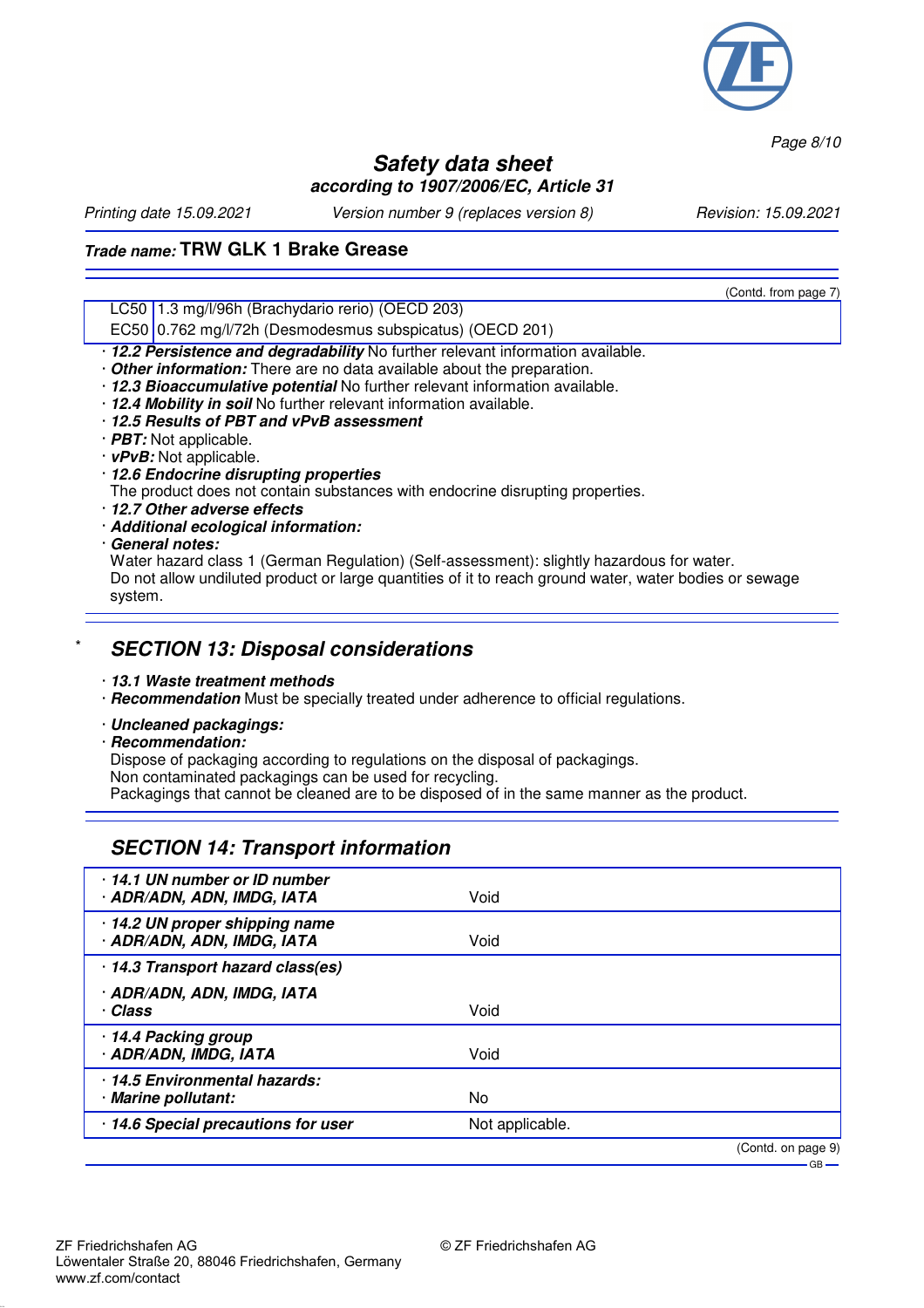

*Page 9/10*

## **Safety data sheet according to 1907/2006/EC, Article 31**

*Printing date 15.09.2021 Version number 9 (replaces version 8) Revision: 15.09.2021*

## **Trade name: TRW GLK 1 Brake Grease**

|                                                  | (Contd. from page 8)                                 |  |
|--------------------------------------------------|------------------------------------------------------|--|
| 14.7 Maritime transport in bulk according to IMO |                                                      |  |
| <i>instruments</i>                               | Not applicable.                                      |  |
| · Transport/Additional information:              | Not dangerous according to the above specifications. |  |
| · UN "Model Regulation":                         | Void                                                 |  |
|                                                  |                                                      |  |

## **SECTION 15: Regulatory information**

· **15.1 Safety, health and environmental regulations/legislation specific for the substance or mixture**

- · **National regulations**
- · **Water hazard class:** Water hazard class 1 (Self-assessment): slightly hazardous for water.
- · **Substances of very high concern (SVHC) according to REACH, Article 57**
- None of the ingredients is contained.

· **15.2 Chemical safety assessment:** A Chemical Safety Assessment has not been carried out.

## **SECTION 16: Other information**

These data are based on our present knowledge. However, they shall not constitute a guarantee for any specific product features and shall not establish a legally valid contractual relationship.

#### · **Relevant phrases**

- H302 Harmful if swallowed.
- H315 Causes skin irritation.
- H317 May cause an allergic skin reaction.
- H400 Very toxic to aquatic life.
- H411 Toxic to aquatic life with long lasting effects.
- · **Department issuing data specification sheet:**

**DEKRA** This Safety Data Sheet has been drawn up in cooperation with: DEKRA Assurance Services GmbH, Hanomagstr. 12, D-30449 Hanover, Germany, phone: (+49) 511 42079 - 0, reach@dekra.com.

© DEKRA Assurance Services GmbH. Changing this documents is subject to explicit acceptance by DEKRA Assurance Services GmbH. · **Abbreviations and acronyms:**

#### ADR: Accord relatif au transport international des marchandises dangereuses par route (European Agreement Concerning the International Carriage of Dangerous Goods by Road) IMDG: International Maritime Code for Dangerous Goods IATA: International Air Transport Association GHS: Globally Harmonised System of Classification and Labelling of Chemicals EINECS: European Inventory of Existing Commercial Chemical Substances ELINCS: European List of Notified Chemical Substances CAS: Chemical Abstracts Service (division of the American Chemical Society) DNEL: Derived No-Effect Level (REACH) PNEC: Predicted No-Effect Concentration (REACH) LC50: Lethal concentration, 50 percent LD50: Lethal dose, 50 percent PBT: Persistent, Bioaccumulative and Toxic SVHC: Substances of Very High Concern vPvB: very Persistent and very Bioaccumulative

(Contd. on page 10)  $-GB -$